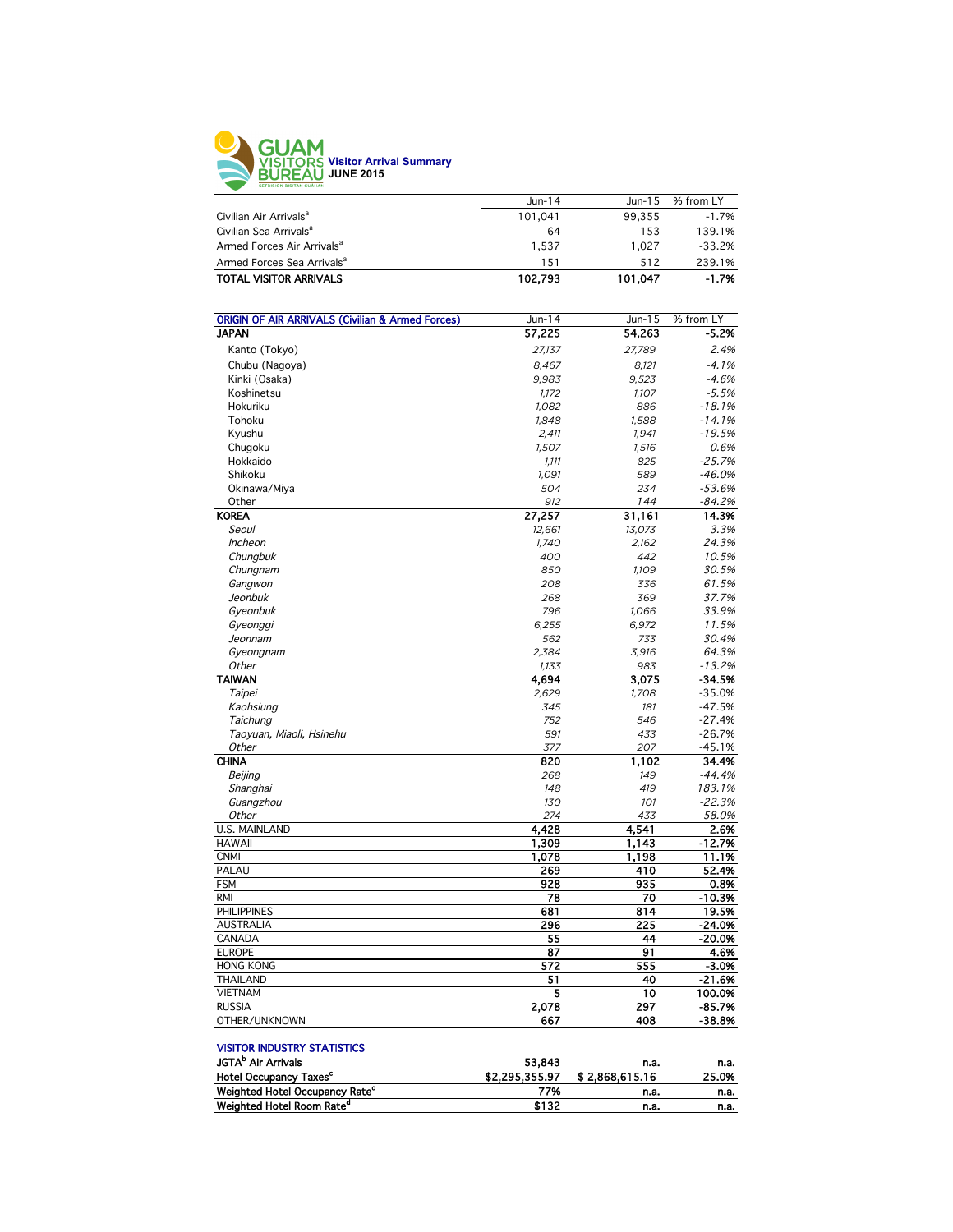## **Guam Visitors Bureau JUNE 2015 Visitor Arrival Summary**

**Calendar Year-to-Date 2014/15 • Fiscal Year-to-Date 2014/15** 

|                                                                      | <b>CYTD 2014</b>           | <b>CYTD 2015</b>        |                    | <b>FYTD 2014</b>              | <b>FYTD 2015</b>        |                    |
|----------------------------------------------------------------------|----------------------------|-------------------------|--------------------|-------------------------------|-------------------------|--------------------|
|                                                                      | (Jan - Jun '14)            | (Jan - Jun '15)         |                    | % from LY (Oct '13 - Jun '14) | (Oct '14 - Jun '15)     | % from LY          |
| Air Arrivals <sup>a</sup>                                            | 653,784                    | 666,181                 | 1.9%               | 979,940                       | 991,101                 | 1.1%               |
| Sea Arrivals <sup>a</sup>                                            | 3,844                      | 4,895                   | 27.3%              | 5,711                         | 9,919                   | 73.7%              |
| <b>TOTAL VISITOR ARRIVALS</b>                                        | 657,628                    | 671,076                 | 2.0%               | 985,651                       | 1,001,020               | 1.6%               |
|                                                                      |                            |                         |                    |                               |                         |                    |
|                                                                      | <b>CYTD 2014</b>           | <b>CYTD 2015</b>        |                    | <b>FYTD 2014</b>              | <b>FYTD 2015</b>        |                    |
| <b>ORIGIN OF AIR ARRIVALS (Civilian &amp; Armed Forces)</b>          | (Jan - Jun '14)            | (Jan - Jun '15)         | % from LY          | (Oct '13 - Jun '14)           | (Oct '14 - Jun '15)     | % from LY          |
| <b>JAPAN</b>                                                         | 399,375                    | 382,825                 | $-4.1%$            | 609,401                       | 577,877                 | $-5.2%$            |
| Kanto (Tokyo)                                                        | 183,764                    | 180,595                 | $-1.7%$<br>$-2.5%$ | 276,999<br>83.683             | 269,367<br>80,673       | $-2.8%$<br>$-3.6%$ |
| Chubu (Nagoya)<br>Kinki (Osaka)                                      | 55,274<br>77,201           | 53,889<br>74,998        | $-2.9%$            | 121,815                       | 115,334                 | $-5.3%$            |
| Koshinetsu                                                           | 10,349                     | 8,865                   | $-14.3%$           | 18,021                        | 14,761                  | $-18.1%$           |
| Hokuriku                                                             | 6,506                      | 5,585                   | $-14.2%$           | 9,541                         | 7,932                   | $-16.9%$           |
| Tohoku                                                               | 14,252                     | 13,161                  | $-7.7%$            | 22,324                        | 20,598                  | $-7.7%$            |
| Kyushu                                                               | 17,579                     | 18,694                  | 6.3%               | 25,468                        | 26,209                  | 2.9%               |
| Chugoku                                                              | 11,845                     | 10,816                  | $-8.7%$            | 19,263                        | 17,568                  | $-8.8%$            |
| Hokkaido                                                             | 9,380                      | 7,781                   | $-17.0%$           | 13,301                        | 11,752                  | $-11.6%$           |
| Shikoku                                                              | 5,856                      | 5,314                   | $-9.3%$            | 8,907                         | 8,475                   | $-4.9%$            |
| Okinawa/Miya                                                         | 2,002                      | 2,004                   | 0.1%               | 3,231                         | 3,174                   | $-1.8%$            |
| Other                                                                | 5,367                      | 1,123                   | $-79.1%$           | 6,848                         | 2,034                   | $-70.3%$           |
| <b>KOREA</b>                                                         | 148,032                    | 187,402                 | 26.6%              | 216,119                       | 270,089                 | 25.0%              |
| Seoul                                                                | 69,712                     | 80,915                  | 16.1%              | 101,992                       | 117,851                 | 15.5%              |
| Incheon                                                              | 9,226                      | 12,012                  | 30.2%              | 13,594                        | 17,383                  | 27.9%              |
| Chungbuk                                                             | 2,434                      | 3,142                   | 29.1%              | 3,661                         | 4,647                   | 26.9%              |
| Chungnam                                                             | 5,276                      | 6,796                   | 28.8%              | 7,668                         | 10,119                  | 32.0%              |
| Gangwon                                                              | 1,683                      | 2,573                   | 52.9%              | 2,530                         | 3,543                   | 40.0%              |
| Jeonbuk                                                              | 2,130                      | 2,951                   | 38.5%              | 3,074                         | 4,134                   | 34.5%              |
| Gyeonbuk                                                             | 4,690                      | 6,783                   | 44.6%              | 7,225                         | 9,544                   | 32.1%              |
| Gyeonggi                                                             | 32,963                     | 41,743                  | 26.6%<br>37.8%     | 48,345                        | 61,515                  | 27.2%              |
| Jeonnam<br>Gyeongnam                                                 | 3,301<br>10,725            | 4,548<br>19,421         | 81.1%              | 4,812<br>14,998               | 6,326<br>25,848         | 31.5%<br>72.3%     |
| Other                                                                | 5,892                      | 6,518                   | 10.6%              | 8,220                         | 9,179                   | 11.7%              |
| <b>TAIWAN</b>                                                        | 23,892                     | 20,029                  | $-16.2%$           | 34,816                        | 29,165                  | $-16.2%$           |
| Taipei                                                               | 12,757                     | 10,871                  | $-14.8%$           | 18,847                        | 16,255                  | $-13.8%$           |
| Kaohsiung                                                            | 1,613                      | 1,382                   | $-14.3%$           | 2,506                         | 1,968                   | $-21.5%$           |
| Taichung                                                             | 3,920                      | 3,648                   | $-6.9%$            | 5,911                         | 5,200                   | $-12.0%$           |
| Taoyuan, Miaoli, Hsinehu                                             | 3,362                      | 2,711                   | $-19.4%$           | 4,412                         | 3,820                   | $-13.4%$           |
| Other                                                                | 2,240                      | 1,417                   | $-36.7%$           | 3,140                         | 1,922                   | $-38.8%$           |
| <b>CHINA</b>                                                         | 7,070                      | 11,008                  | 55.7%              | 9,873                         | 15,544                  | 57.4%              |
| Beijing                                                              | 1,839                      | 2,137                   | 16.2%              | 2,489                         | 3,487                   | 40.1%              |
| Shanghai                                                             | 1,636                      | 3,499                   | 113.9%             | 2,559                         | 4,856                   | 89.8%              |
| Guangzhou                                                            | 576                        | 657                     | 14.1%              | 804                           | 899                     | 11.8%              |
| Other                                                                | 3,019                      | 4,715                   | 56.2%              | 4,021                         | 6,302                   | 56.7%              |
| <b>U.S. MAINLAND</b>                                                 | 26,027                     | 28,412                  | 9.2%               | 37,219                        | 41,504                  | 11.5%              |
| <b>HAWAII</b>                                                        | 6,854                      | 6,974                   | 1.8%               | 9,476                         | 10,308                  | 8.8%<br>$-15.9%$   |
| <b>CNMI</b><br>PALAU                                                 | 7,370                      | 6,239<br>1,534          | $-15.3%$<br>8.2%   | 11,571<br>2,097               | 9,735                   | 15.4%              |
| <b>FSM</b>                                                           | 1,418<br>4,490             | 4,677                   | 4.2%               | 6,755                         | 2,420<br>6,970          | 3.2%               |
| <b>RMI</b>                                                           | 423                        | 435                     | 2.8%               | 697                           | 637                     | -8.6%              |
| <b>PHILIPPINES</b>                                                   | 5,804                      | 5,738                   | $-1.1%$            | 9,392                         | 9,663                   | 2.9%               |
| AUSTRALIA                                                            | 2,203                      | 1,631                   | $-26.0%$           | 2,968                         | 2,430                   | -18.1%             |
| CANADA                                                               | 470                        | 502                     | 6.8%               | 887                           | 760                     | -14.3%             |
| <b>EUROPE</b>                                                        | 960                        | 766                     | $-20.2%$           | 1,491                         | 1,283                   | -14.0%             |
| <b>HONG KONG</b>                                                     | 4,113                      | 3,772                   | $-8.3%$            | 6,814                         | 6,048                   | $-11.2%$           |
| <b>THAILAND</b>                                                      | 253                        | 226                     | $-10.7%$           | 338                           | 295                     | -12.7%             |
| <b>VIETNAM</b>                                                       | 51                         | 102                     | 100.0%             | 76                            | 133                     | 75.0%              |
| <b>RUSSIA</b>                                                        | 11,298                     | 1,784                   | $-84.2%$           | 14,601                        | 3,089                   | $-78.8%$           |
| OTHER/UNKNOWN                                                        | 3,681                      | 2,125                   | $-42.3%$           | 5,349                         | 3,151                   | -41.1%             |
|                                                                      |                            |                         |                    |                               |                         |                    |
| <b>VISITOR INDUSTRY STATISTICS</b>                                   |                            |                         |                    |                               |                         |                    |
| JGTA <sup>b</sup> Air Arrivals<br>Hotel Occupancy Taxes <sup>c</sup> | 360,619<br>\$18,561,351.29 | n.a.<br>\$18,537,766.39 | n.a.<br>$-0.1%$    | 548,539<br>\$24,878,316.66    | n.a.<br>\$26,551,577.93 | n.a.<br>6.7%       |
|                                                                      |                            |                         |                    |                               |                         |                    |

Note: CYTD is Calendar Year-to-Date and FYTD is Fiscal Year-to-Date. 2012/3 visitor arrivals may exclude Armed Forces sea arrival statistics and may not be comparable to figures last year. Visitor statistics will be updated once the data is made available. Armed Forces sea arrivals exclude HP (home ported) or MSC (military sea command) personnel. Source: °Civilian air & sea arrivals. Customs Declaration<br>Forms, Customs & Quaran

Weighted Hotel Occupancy Rate<sup>d</sup> 80% n.a. n.a. 76% n.a. n.a. Weighted Hotel Room Rate<sup>d</sup> \$145 n.a. n.a. \$141 n.a. n.a.

Government of Guam dGuam Hotel & Restaurant Association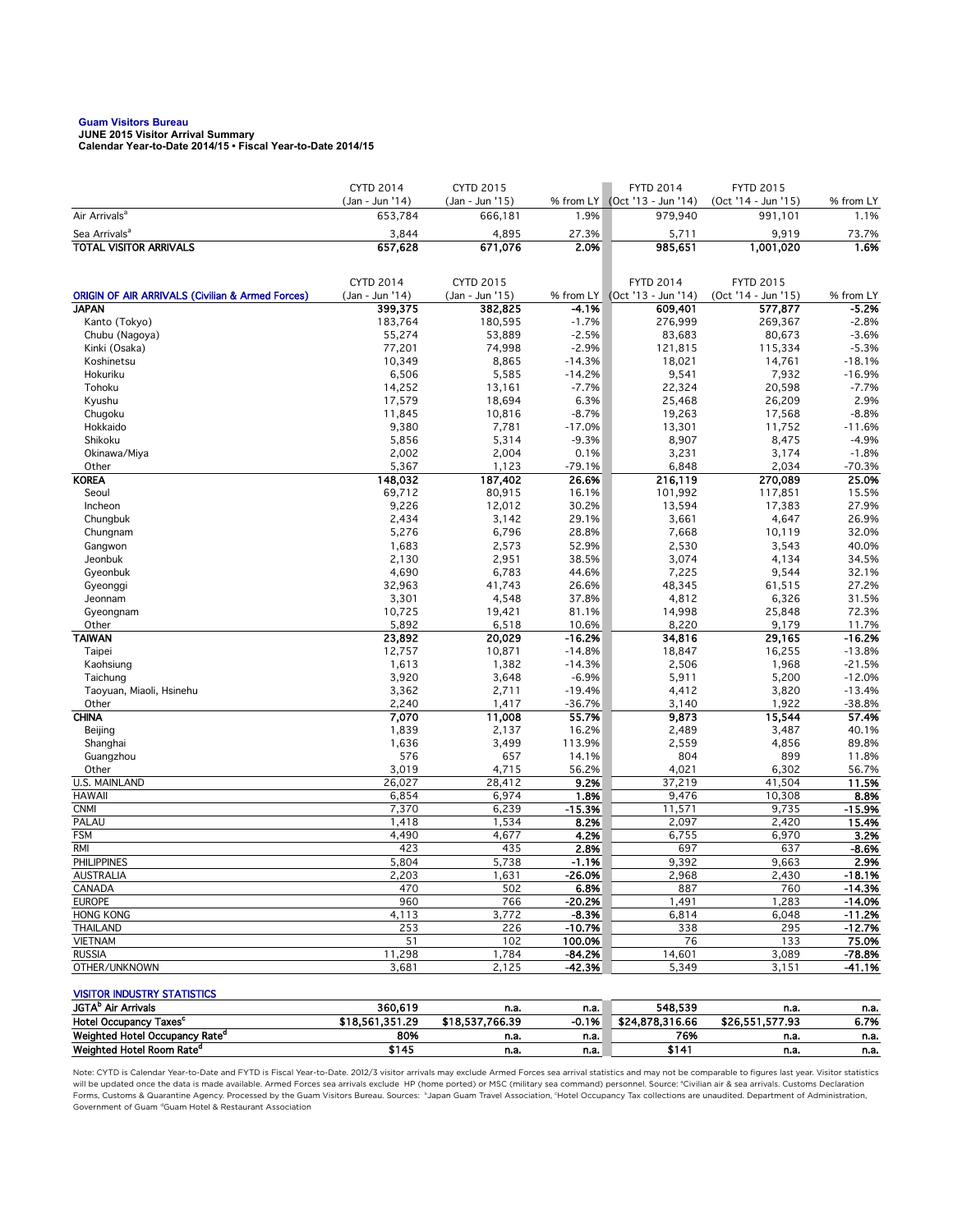

| <b>JUNE</b>           |                          | 2                        | 3                        |                          | 5.                       | 6                        |                          | 8 <sup>r</sup>           | 9     | 10              | 11'                      | 12                       | 13                       | 14.                      | 15             | 16              | <b>Total</b>    |
|-----------------------|--------------------------|--------------------------|--------------------------|--------------------------|--------------------------|--------------------------|--------------------------|--------------------------|-------|-----------------|--------------------------|--------------------------|--------------------------|--------------------------|----------------|-----------------|-----------------|
|                       | Sun                      | <b>Mon</b>               | <b>Tue</b>               | Wed                      | Thu                      | Fri                      | Sat                      | Sun                      | Mon   | <b>Tue</b>      | Wed                      | Thu                      | <b>Fri</b>               | Sat                      | <b>Sun</b>     | <b>Mon</b>      |                 |
| <b>TOTAL CIV' AIR</b> | 3,064                    | 2,567                    | 2,598                    | 3,326                    | 3,598                    | 3,248                    | 3,755                    | 3,171                    | 2,723 | 2,928           | 3,908                    | 3,381                    | 3,285                    | 3,939                    | 3,351          | 3,042           | 51,884          |
| Japan                 | 1,579                    | 1,396                    | 1.164                    | .567                     | 2,012                    | .914                     | .743                     | .880                     | .482  | 1,544           | 1,934                    | I,985                    | 2,033                    | 2,011                    | 2,088          | 1,849           | 28,181          |
| Korea                 | 1,092                    | 751                      | 818                      | .291                     | ,272                     | 942                      | .182                     | 970                      | 786   | 822             | .230                     | I.084                    | 833                      | .084                     | 996            | 787             | 15,940          |
| Taiwan                |                          | $\overline{\phantom{a}}$ | 200                      | 134                      | $\overline{\phantom{0}}$ |                          | 347                      | $\overline{\phantom{0}}$ | 6     | 228             | 251                      | $\overline{\phantom{0}}$ | 3                        | 468                      | 2              | 3               | 1,643           |
| China, P.R.C.         | 90                       | 25                       | 28                       | 13                       | 41                       | 9                        | 11                       | 34                       | -     | 9               | 45                       | 41                       | 37                       | 23                       | 21             | 47              | 481             |
| U.S. Mainland         | 121                      | 158                      | 131                      | 128                      | 145                      | 159                      | 184                      | 144                      | 148   | 161             | 124                      | 132                      | 117                      | 156                      | 100            | 129             | 2,237           |
| Hawaii                | 58                       | 55                       | 39                       | 26                       | 26                       | 35                       | 44                       | 17                       | 37    | 26              | 21                       | 16                       | 45                       | 36                       | 33             | 31              | 545             |
| <b>CNMI</b>           | 35                       | 31                       | 35                       | 53                       | 45                       | $3\overline{4}$          | $2\overline{2}$          | 21                       | 41    | 30              | 46                       | 61                       | 38                       | 30                       | 27             | 50              | 599             |
| Palau                 | 5                        | 5                        | Δ                        | 23                       | 23                       | 18                       | 10                       | 36                       | 16    | 26              | 54                       | 16                       | 10 <sup>°</sup>          | 5                        | 16             | 9               | 276             |
| <b>FSM</b>            | 44                       | $\overline{2}$           | 102                      | 18                       | 5                        | $\overline{33}$          | 21                       | $\overline{23}$          | 44    | 46              | 47                       | 5                        | 50                       | $\overline{33}$          | 30             | 20              | 523             |
| RMI                   | $\overline{\phantom{a}}$ | 2                        | 8                        | 4                        | $\overline{\phantom{0}}$ | 4                        |                          |                          | 3     |                 | 9                        | $\overline{\phantom{0}}$ | 6                        | $\overline{\phantom{0}}$ |                |                 | 40              |
| Philippines           | $\overline{ }$           | 64                       | $2\overline{4}$          | $\overline{22}$          | 14                       | 40                       | 40                       | 13                       | 100   | 17              | 37                       | 22                       | 36                       | 23                       | 19             | 30              | 508             |
| Australia             | 2                        | 2                        | 10                       | 3                        | 5                        | 6                        | 55                       | $\overline{\phantom{0}}$ | 8     | 10 <sup>°</sup> | $\overline{4}$           | 2                        |                          | 5                        | 3              | 8               | 124             |
| Canada                |                          | 5                        | 3                        | 5                        |                          |                          | $\overline{2}$           | 2                        |       |                 | 2                        |                          |                          |                          |                |                 | 24              |
| Europe                | $\overline{4}$           | 4                        | $\overline{ }$           | $\overline{\phantom{0}}$ | 2                        | $\overline{2}$           |                          | 2                        | 3     |                 | $\overline{2}$           | $\overline{2}$           | 6                        |                          | $\overline{2}$ | 5               | 44              |
| Hong Kong             | $\overline{\phantom{a}}$ | 34                       | $\overline{\phantom{0}}$ | 16                       | 4                        | 31                       | 12                       | $\sim$                   | 26    |                 | 70                       | 2                        | 27                       | 18                       |                | 56              | 300             |
| Thailand              | $\overline{\phantom{a}}$ | 6                        | 2                        | $\overline{\phantom{0}}$ |                          |                          | -                        | $\overline{\phantom{0}}$ |       |                 | $\overline{4}$           | $\overline{\phantom{0}}$ | $\overline{\phantom{0}}$ | 10                       |                |                 | $\overline{25}$ |
| Vietnam               |                          | $\sim$                   | $\overline{\phantom{0}}$ | $\overline{\phantom{0}}$ |                          | $\overline{\phantom{0}}$ | $\overline{\phantom{0}}$ |                          |       |                 | $\overline{\phantom{0}}$ | $\overline{\phantom{0}}$ | $\overline{\phantom{a}}$ | 5                        |                |                 | 6               |
| Russia                | 10                       | 14                       | 8                        | 11                       |                          | 12                       | 49                       | 17                       | 3     |                 | 14                       | 3                        | 9                        | 11                       |                | 10 <sup>°</sup> | 173             |
| Other                 | 14                       | 13                       | 15                       | 12                       | 2                        |                          | 31                       | 11                       | 12    | 6               | 14                       | 9                        | 33                       | 20                       | 8              | 8               | 215             |

*Note: June 2015 daily arrivals reflect Civilian Air arrivals only. Source: Guam Customs Declaration Forms, Customs & Quarantine Agency. Processed by the Guam Visitors Bureau.*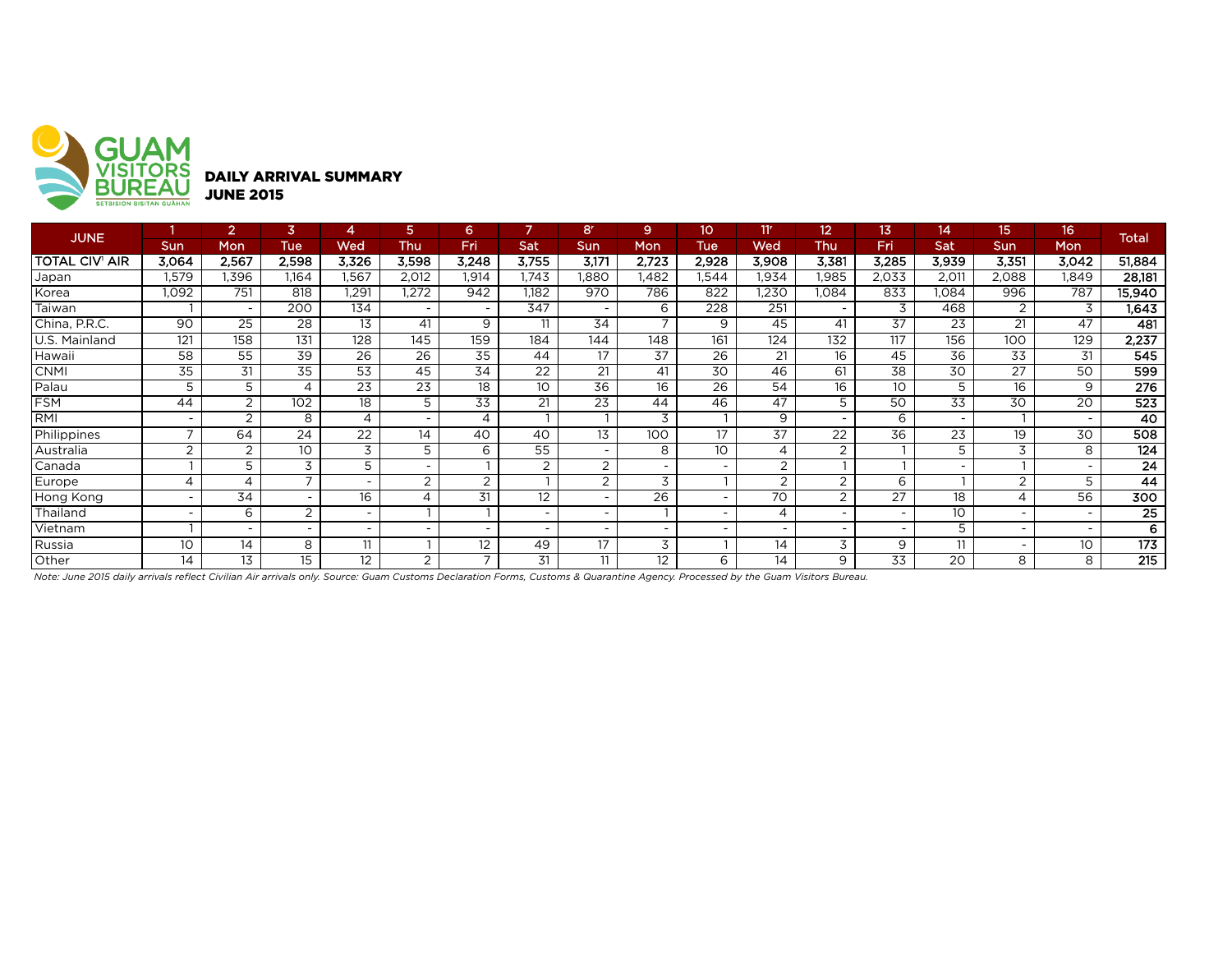

DAILY ARRIVAL SUMMARY

|                                  | 17              | 18                       | 19                       | 20                       | 21                       | 22                       | 23                       | 24              | 25                       | 26                       | 27              | 28                       | 29              | 30                       |                  |
|----------------------------------|-----------------|--------------------------|--------------------------|--------------------------|--------------------------|--------------------------|--------------------------|-----------------|--------------------------|--------------------------|-----------------|--------------------------|-----------------|--------------------------|------------------|
| <b>JUNE</b>                      | Tue             | Wed                      | Thu                      | Fri                      | Sat                      | Sun                      | Mon                      | <b>Tue</b>      | Wed                      | <b>Thu</b>               | Fri             | <b>Sat</b>               | <b>Sun</b>      | Mon                      | <b>Total</b>     |
| <b>TOTAL CIV<sup>1</sup> AIR</b> | 3,094           | 3,481                    | 3,442                    | 3,507                    | 4,154                    | 3,266                    | 2,918                    | 3,274           | 3,295                    | 3,762                    | 3,622           | 3,657                    | 3,057           | 2,942                    | 99,355           |
| Japan                            | ,676            | 1,877                    | 2,013                    | 2,189                    | 2,083                    | .826                     | ,708                     | 1,738           | l.699                    | 2,143                    | 2,119           | 1,721                    | 1,639           | 1,452                    | 54,064           |
| Korea                            | 884             | 1,205                    | 1,175                    | 920                      | ,220                     | 1.107                    | 861                      | 920             | ,201                     | ,256                     | 998             | 1,229                    | 1,073           | 1,089                    | 31,078           |
| Taiwan                           | 224             | $\overline{\phantom{a}}$ |                          |                          | 469                      | $\overline{\phantom{a}}$ | $\overline{\phantom{a}}$ | 212             |                          | 2                        | 162             | 358                      |                 | 2                        | 3,075            |
| China, P.R.C.                    | 18              | 53                       | 47                       | 39                       | 25                       | 80                       | 56                       | 23              | 47                       | 39                       | 24              | 22                       | 105             | 42                       | 1,101            |
| U.S. Mainland                    | 139             | 102                      | 77                       | 161                      | 153                      | 98                       | 134                      | 165             | 137                      | 100                      | 120             | 132                      | 87              | 114                      | 3,956            |
| Hawaii                           | $\overline{22}$ | 58                       | 24                       | 19                       | 59                       | 41                       | 37                       | 36              | 16                       | 19                       | $\overline{23}$ | 56                       | $\overline{33}$ | 42                       | 1,030            |
| <b>CNMI</b>                      | 26              | 31                       | 52                       | 30                       | 29                       | 61                       | 37                       | 40              | 71                       | 81                       | 51              | 8                        | 49              | 33                       | 1,198            |
| Palau                            | 6               | 23                       | 14                       | 32                       |                          | 4                        | 5                        | 12              | 10 <sup>°</sup>          | 13                       | 2               |                          | 8               | 3                        | 410              |
| <b>FSM</b>                       | 34              | 58                       | 4                        | 25                       | 24                       | 9                        | 14                       | $\overline{55}$ | 19                       | 79                       | $\overline{25}$ | 7                        | $\overline{25}$ | 34                       | 935              |
| RMI                              |                 | 7                        | $\blacksquare$           | 5                        | 3                        | $\overline{\phantom{0}}$ | 3                        |                 | $\blacksquare$           | 4                        | 3               |                          |                 | 3                        | 70               |
| Philippines                      | $\overline{38}$ | 31                       | 9                        | 34                       | $\overline{16}$          | 13                       | $\overline{17}$          | 16              | 48                       | 2                        | $\overline{29}$ | $\overline{12}$          | 8               | 32                       | 813              |
| Australia                        | 3               | $\blacksquare$           |                          | 3                        | 16                       | 6                        | $\overline{2}$           | 14              | 8                        | $\overline{2}$           |                 | 39                       | 3               | 3                        | $\overline{225}$ |
| Canada                           |                 | $\overline{\phantom{a}}$ |                          | $\overline{\phantom{0}}$ | $\overline{\phantom{0}}$ | 3                        | $\overline{\phantom{a}}$ | 2               | -                        | 4                        | 2               | $\sim$                   |                 | $\overline{\phantom{1}}$ | 44               |
| Europe                           | 3               |                          | 3                        | 4                        |                          |                          | 7                        | 5               | 3                        | 3                        | 3               | 7                        | 4               | 2                        | $\overline{91}$  |
| Hong Kong                        |                 | 16                       | $\overline{\phantom{a}}$ | 29                       | 23                       | $\overline{\phantom{0}}$ | 14                       |                 | 25                       | 5                        | 45              | 37                       | 2               | 59                       | 555              |
| Thailand                         |                 | $\overline{\phantom{a}}$ | $\sim$                   |                          | 4                        | $\overline{\phantom{0}}$ | $\sim$                   |                 | 2                        | $\overline{\phantom{0}}$ | 5               | $\sim$                   |                 |                          | 40               |
| Vietnam                          |                 | $\overline{\phantom{a}}$ |                          |                          |                          |                          | $\overline{\phantom{0}}$ |                 | $\overline{\phantom{0}}$ |                          |                 | $\overline{\phantom{a}}$ |                 | 3                        | $\overline{10}$  |
| Russia                           | 3               | 5                        | 18                       | $\overline{\phantom{0}}$ | 16                       | 12                       | 17                       | 19              | 3                        | 3                        | 2               | 6                        | 6               | 14                       | 297              |
| Other                            | 15              | 14                       | 4                        | 15                       | 12                       | 5                        | 6                        | 16              | 5                        | $\overline{ }$           | 8               | 21                       | 13              |                          | 363              |

*Note: June 2015 daily arrivals reflect Civilian Air arrivals only. Source: Guam Customs Declaration Forms, Customs & Quarantine Agency. Processed by the Guam Visitors Bureau.*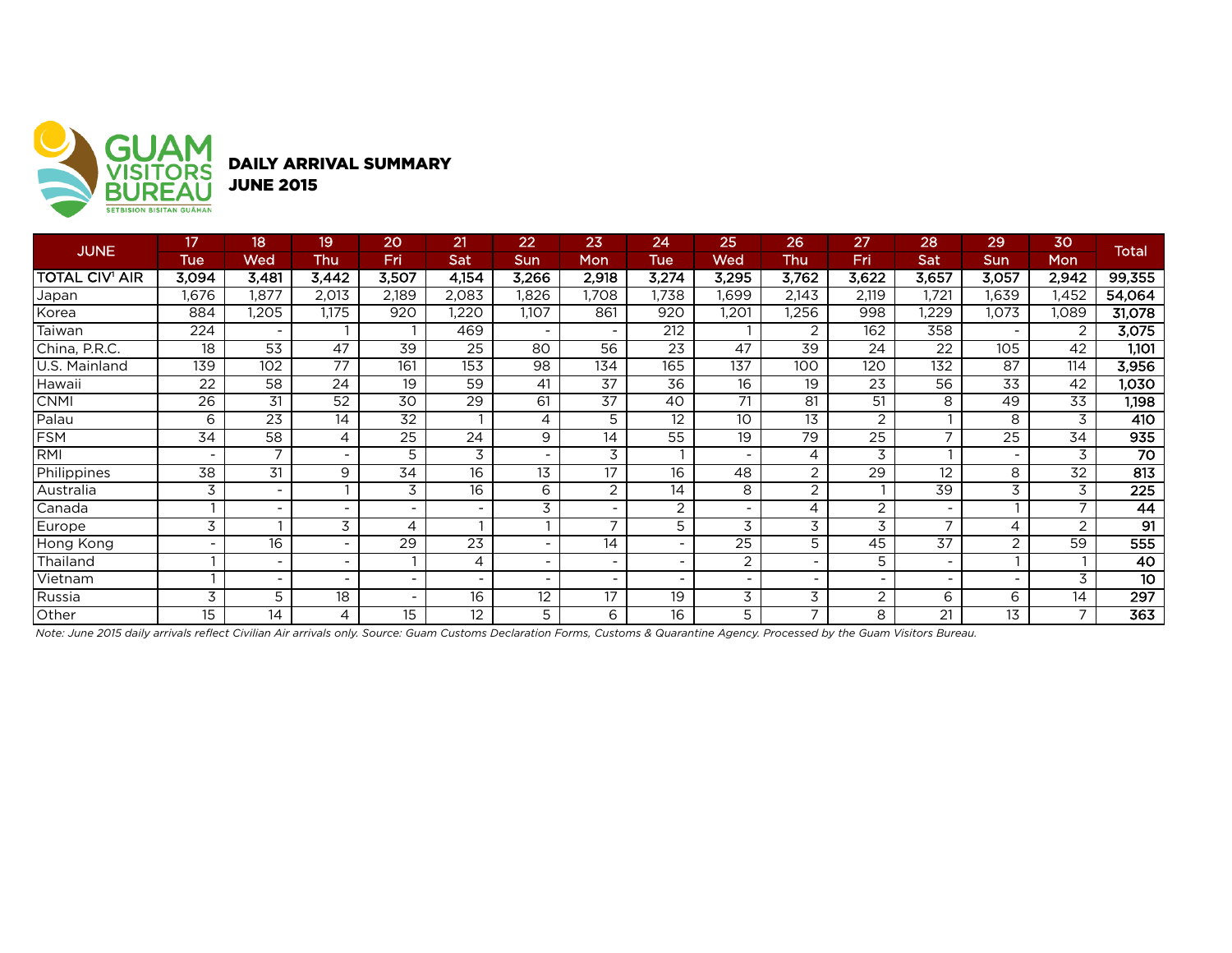

## DAILY ARRIVAL COMPARISON JUNE 2015

|                 | 2014   |        |              |        | 2015   |              | % chg from LY |          |              |  |
|-----------------|--------|--------|--------------|--------|--------|--------------|---------------|----------|--------------|--|
| <b>JUNE</b>     | Japan  | Other  | <b>Total</b> | Japan  | Other  | <b>Total</b> | Japan         | Other    | <b>Total</b> |  |
| 1               | 1,240  | 1,858  | 3,098        | 1579   | 1,485  | 3,064        | 27.3%         | $-20.1%$ | $-1.1%$      |  |
| $\overline{2}$  | 1,575  | 1,217  | 2,792        | 1396   | 1,171  | 2,567        | $-11.4%$      | $-3.8%$  | $-8.1%$      |  |
| $\overline{3}$  | 1,413  | 1,148  | 2,561        | 1164   | 1,434  | 2,598        | $-17.6%$      | 24.9%    | 1.4%         |  |
| $\overline{4}$  | 1,208  | 1,401  | 2,609        | 1567   | 1,759  | 3,326        | 29.7%         | 25.6%    | 27.5%        |  |
| $\overline{5}$  | 1,811  | 1,713  | 3,524        | 2012   | 1586   | 3,598        | 11.1%         | $-7.4%$  | 2.1%         |  |
| 6               | 2,121  | 1,393  | 3,514        | 1914   | 1334   | 3,248        | $-9.8%$       | $-4.2%$  | $-7.6%$      |  |
| $\overline{7}$  | 2,014  | 1,392  | 3,406        | 1743   | 2012   | 3,755        | $-13.5%$      | 44.5%    | 10.2%        |  |
| 8               | 1,698  | 1,750  | 3,448        | 1880   | 1291   | 3,171        | 10.7%         | $-26.2%$ | $-8.0%$      |  |
| 9               | 2,039  | 1,373  | 3,412        | 1482   | 1241   | 2,723        | $-27.3%$      | $-9.6%$  | $-20.2%$     |  |
| $\overline{10}$ | 1,818  | 1,112  | 2,930        | 1544   | 1384   | 2,928        | $-15.1%$      | 24.5%    | $-0.1%$      |  |
| 11 <sup>r</sup> | 1,542  | 1,358  | 2,900        | 1934   | 1974   | 3,908        | 25.4%         | 45.4%    | 34.8%        |  |
| 12              | 1,791  | 1,758  | 3,549        | 1985   | 1396   | 3,381        | 10.8%         | $-20.6%$ | $-4.7%$      |  |
| 13              | 2,395  | 1,380  | 3,775        | 2033   | 1252   | 3,285        | $-15.1%$      | $-9.3%$  | $-13.0%$     |  |
| $\overline{14}$ | 2,292  | 1,188  | 3,480        | 2011   | 1928   | 3,939        | $-12.3%$      | 62.3%    | 13.2%        |  |
| 15              | 2,030  | 1,798  | 3,828        | 2088   | 1263   | 3,351        | 2.9%          | $-29.8%$ | $-12.5%$     |  |
| 16              | 2,043  | 1,244  | 3,287        | 1849   | 1193   | 3,042        | $-9.5%$       | $-4.1%$  | $-7.5%$      |  |
| 17              | 2,066  | 1,238  | 3,304        | 1676   | 1418   | 3,094        | $-18.9%$      | 14.5%    | $-6.4%$      |  |
| 18              | 1,690  | 1,357  | 3,047        | 1877   | 1604   | 3,481        | 11.1%         | 18.2%    | 14.2%        |  |
| 19              | 2,074  | 1,790  | 3,864        | 2013   | 1429   | 3,442        | $-2.9%$       | $-20.2%$ | $-10.9%$     |  |
| 20              | 2,396  | 1,377  | 3,773        | 2189   | 1318   | 3,507        | $-8.6%$       | $-4.3%$  | $-7.1%$      |  |
| 21              | 2,364  | 1,522  | 3,886        | 2083   | 2071   | 4,154        | $-11.9%$      | 36.1%    | 6.9%         |  |
| 22              | 2,062  | 1,897  | 3,959        | 1826   | 1440   | 3,266        | $-11.4%$      | $-24.1%$ | $-17.5%$     |  |
| 23              | 2,088  | 1,349  | 3,437        | 1708   | 1210   | 2,918        | $-18.2%$      | $-10.3%$ | $-15.1%$     |  |
| 24              | 1,912  | 1,273  | 3,185        | 1738   | 1536   | 3,274        | $-9.1%$       | 20.7%    | 2.8%         |  |
| $\overline{25}$ | 1,535  | 1,405  | 2,940        | 1699   | 1596   | 3,295        | 10.7%         | 13.6%    | 12.1%        |  |
| 26              | 1,866  | 1,764  | 3,630        | 2143   | 1619   | 3,762        | 14.8%         | $-8.2%$  | 3.6%         |  |
| 27              | 2,241  | 1,637  | 3,878        | 2119   | 1503   | 3,622        | $-5.4%$       | $-8.2%$  | $-6.6%$      |  |
| 28              | 2,042  | 1,334  | 3,376        | 1721   | 1936   | 3,657        | $-15.7%$      | 45.1%    | 8.3%         |  |
| 29              | 1,882  | 1,816  | 3,698        | 1639   | 1418   | 3,057        | $-12.9%$      | $-21.9%$ | $-17.3%$     |  |
| 30              | 1,669  | 1,292  | 2,961        | 1452   | 1490   | 2,942        | $-13.0%$      | 15.3%    | $-0.6%$      |  |
| <b>Total</b>    | 56,917 | 44,134 | 101,051      | 54,064 | 45,291 | 99,355       | $-5.0%$       | 2.6%     | $-1.7%$      |  |

*Note: June daily arrivals reflect "Civilian Air" arrivals only.*